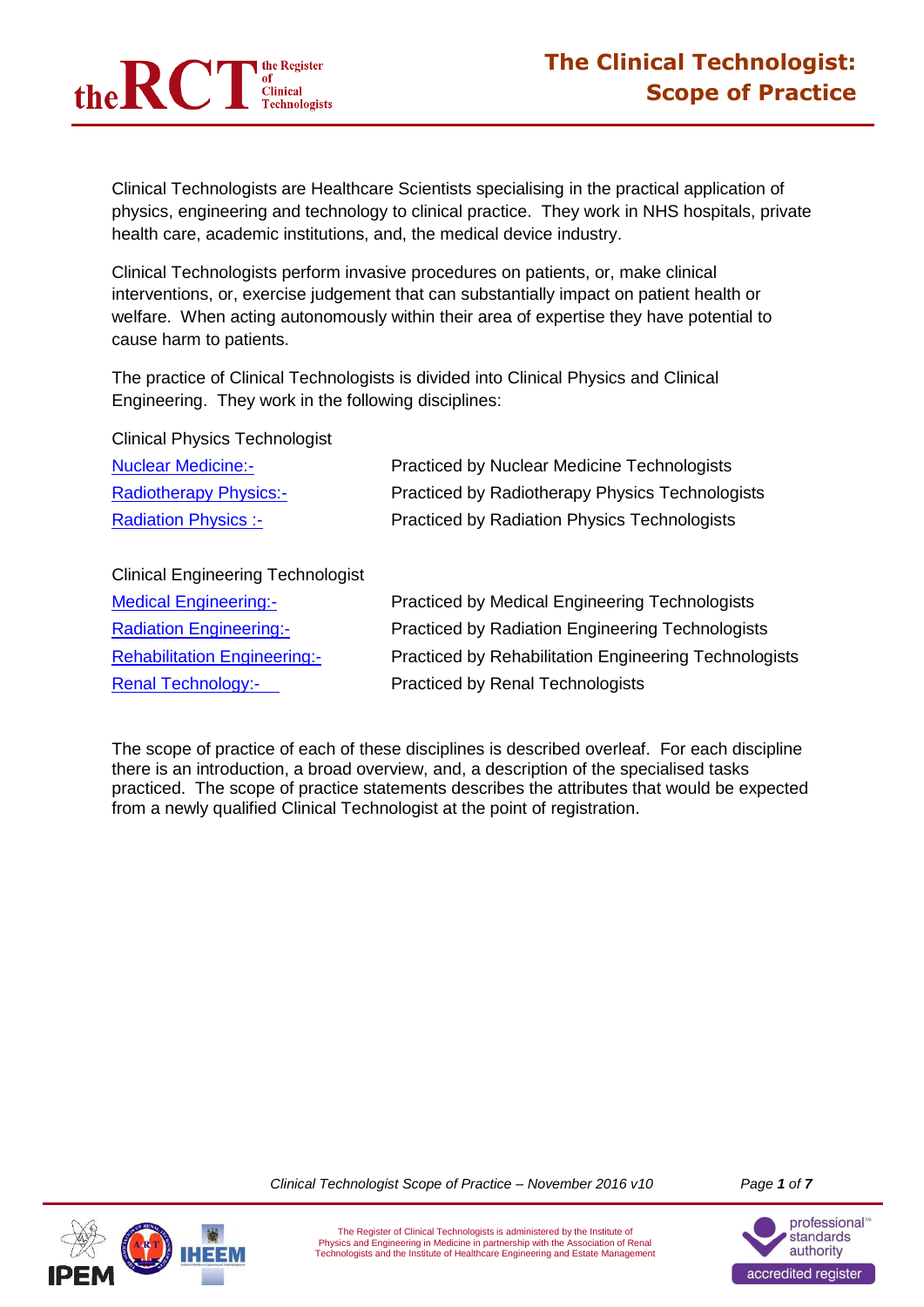

# **Physics Scope of Practice**

Clinical technologists work independently, or as part of multidisciplinary teams, providing specialist physics services and technical knowledge enabling patient care.

# **Clinical Technologists:**

- Conduct safe working practices applying risk management and health and safety principles
- Produce risk assessments
- Work safely specifically with regard to radioactive, biological and chemical hazards in accordance with current legislation
- Produce and review incident reports
- Perform equipment management procedures
- Operate quality management systems
- Use computer systems and software appropriate to their work
- Operate medical equipment, performing calibration, equipment quality assurance and equipment quality control
- Work as "Operator" under the requirements of the IR(ME)R regulations
- Carry out equipment acceptance and safety testing
- Perform assessments, interventions and equipment handovers
- Perform quality control procedures and review and interpret quality control results
- Perform measurements, checks and tests required in order to prescribe or design technology solutions
- Maintains appropriate records
- Communicate effectively with stakeholders
- Undertakes all mandatory training
- Maintains a professional and courteous attitude
- Operate in accordance with [Good Scientific Practice](http://www.ipem.ac.uk/Portals/0/Documents/News/AHCS_Good_Scientific_Practice.pdf)

## **Radiotherapy Clinical Technologists Specifically:**

## Dose Planning / Virtual Simulation

- Check the relevance of patient data and patient related data to ensure validity, consistency and completeness
- Provide treatment parameters and dosimetric data for patients to undergo radiotherapy
- Transfer of data from imaging equipment to computerised treatment planning systems
- Outline anatomical structures for standard treatments
- Design an individual treatment plan for standard treatment techniques
- Define treatment field parameters for simple treatment techniques using virtual simulation software
- Define appropriate isocentre
- Conform treatment fields using multi-leaf collimators etc.
- Mark beam directional shell with relevant reference points
- Perform simple dose calculations for standard treatment techniques
- Transfer data to record and verify systems and/or treatment planning system



*Clinical Technologist Scope of Practice – November 2016 v10 Page 2 of 7*

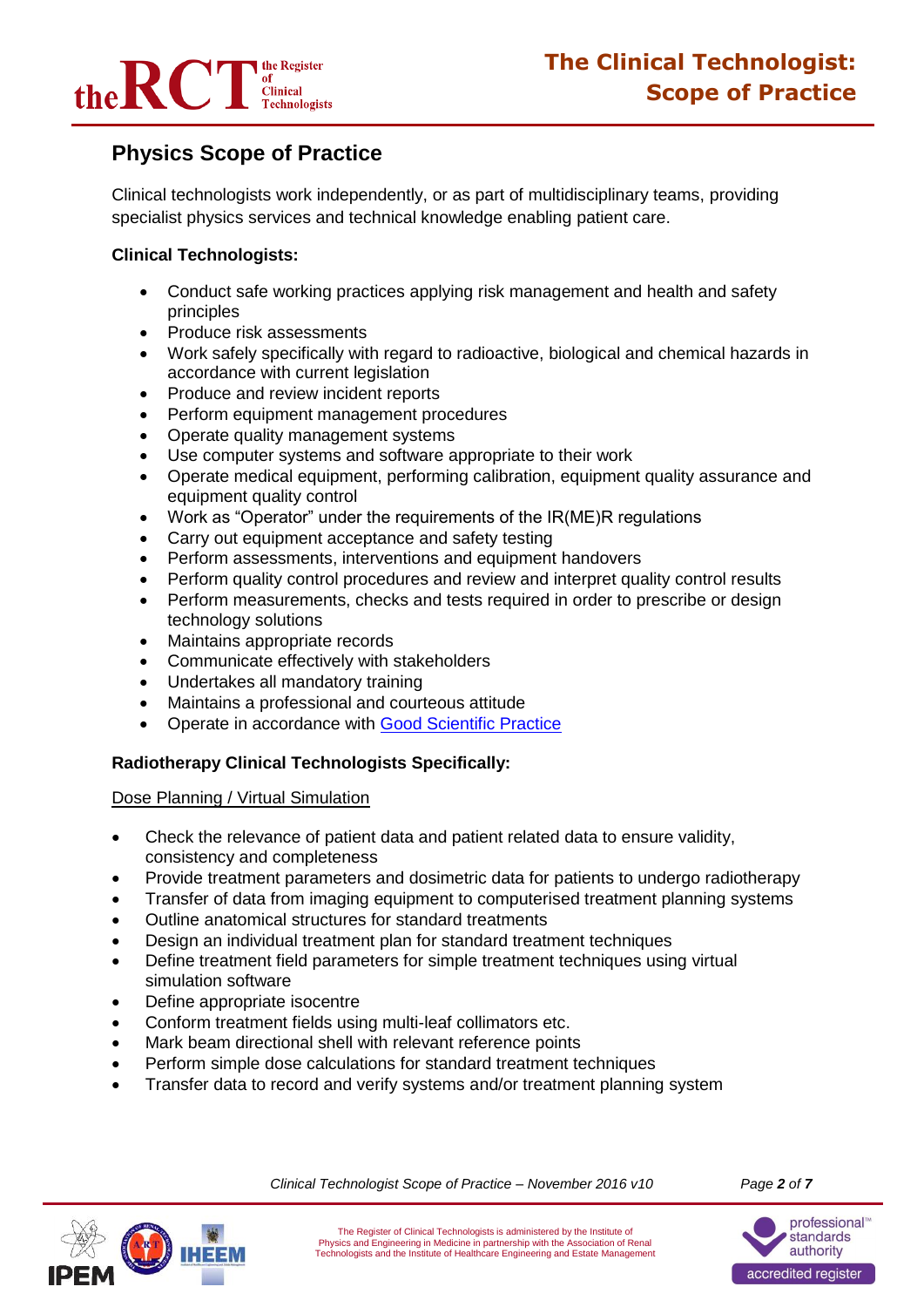

## Mould Room

- Make appropriate immobilisation devices for patients using appropriate materials and techniques.
- Manufacture individually custom made beam direction, modifying and shielding devices for radiotherapy treatment
- Monitor and react to changing needs of the patient whilst in the Mould Room or undergoing brachytherapy procedures
- Provide advice and point of contact for patients throughout the Mould Room process.
- Operate a broad range of mould room equipment

## **Brachytherapy**

- Calculate treatment times for brachytherapy using individual and library plans and standard data as appropriate
- Participate in the delivery of brachytherapy treatments using a range of applicators and treatment equipment
- Provide safe care and custody for all sealed sources on site including record keeping, stock control and disposal
- Leak test sealed radioactive sources
- Manage the cleaning and sterilisation of brachytherapy sources and applicators.
- Provide brachytherapy technical support in theatre

## Quality Control of Radiotherapy Systems

- Undertake quality control for a range of Imaging equipment, treatment planning systems, radiotherapy treatment units, and dosimetry equipment
- Participate in quarterly and annual QC checks of treatment equipment using a range of measuring devices

## Dose Measurements

- Perform dose measurements to support radiation treatment
- Use a wide range of dosimeters for a variety of dose measurements types in accordance with established procedures
- Correctly read and interpret measurements from the range of equipment used.
- Ensure that all Dosimetry equipment is used in a manner such that they are not damaged or used inappropriately
- Take appropriate action when measurements taken on treatment machines fall outside expected tolerances

# **Nuclear Medicine Clinical Technologists Specifically:**

## Radiopharmacy

- Prepares the aseptic area for production according to local procedures including preparation of self
- Performs QC checks prior to use of LFC / Isolator



*Clinical Technologist Scope of Practice – November 2016 v10 Page 3 of 7*

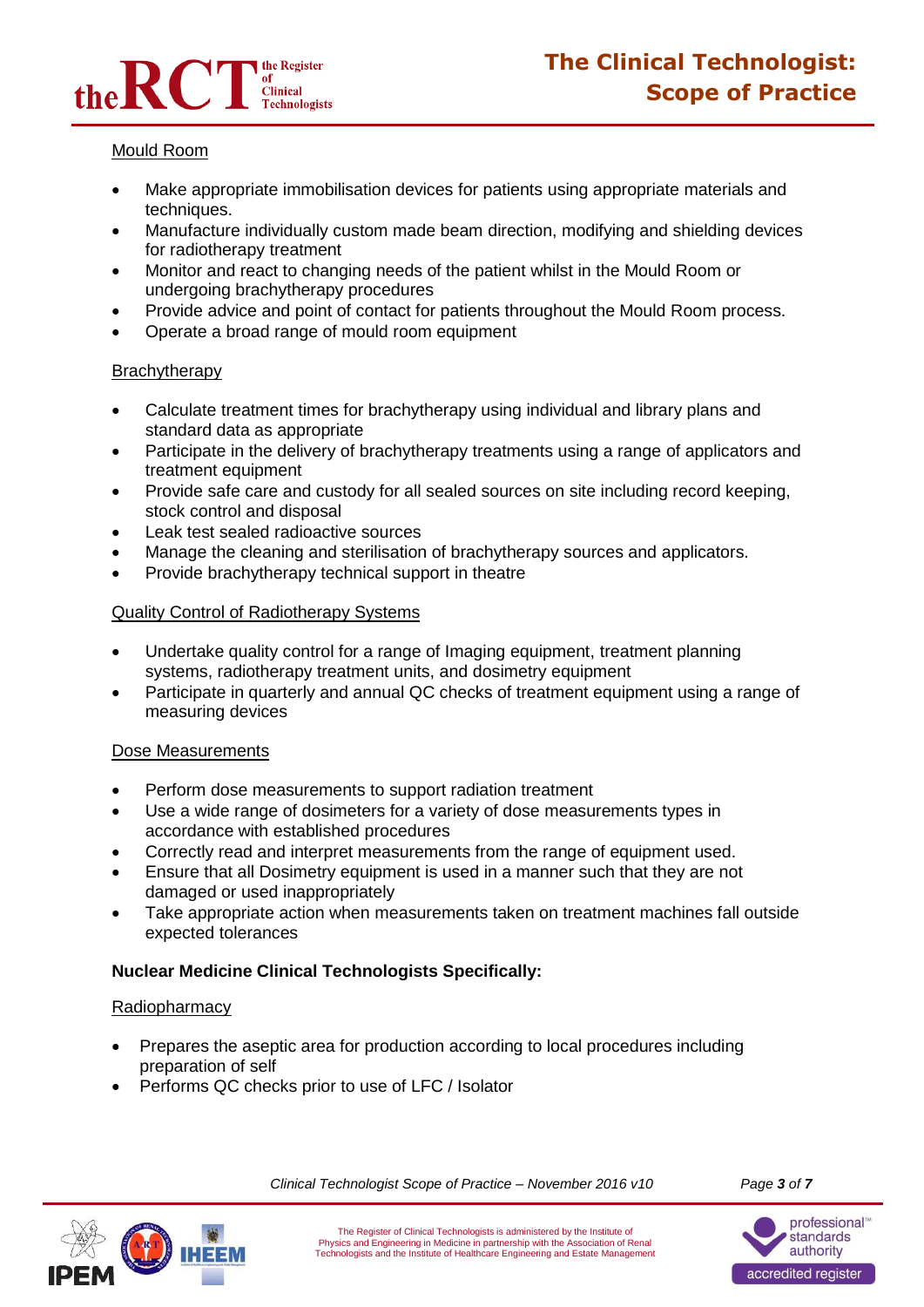

- Aseptically manufacture the radioactive and non-radioactive medicinal products including the accurate dispensing of patient doses in accordance with local diagnostic reference levels
- Assist in the labelling and documentation
- Dispatch of radioactive materials to intended user

## Imaging/Therapy procedures

- Prepare the patient and the environment for imaging procedures
- Perform a wide range of imaging procedures
- Acquire and record data during imaging procedures
- Assist in hybrid imaging procedures
- Process the images using appropriate computer software and calculate quantitative results.
- Observes/assists in preparing the patient for therapy treatments
- Observes/assists in the administration of therapy

## Non-Imaging procedures

- Prepare the patient and the environment for non-imaging procedures
- Perform a range of non-imaging diagnostic procedures
- Collect, prepare and measure radioactive content of biological specimens
- Calculate quantitative results

## Radiation protection

- Manage radioactive patients who have undergone diagnostic investigations
- Provide information to patients, members of the public and other healthcare professionals regarding radiation protection controls after nuclear medicine procedures
- Receive, store and dispose of radioactive and non-radioactive materials and products according to local protocols and environmental authorisations
- Maintain records of radioactive waste
- Carry out contamination monitoring of areas using unsealed sources and decontaminate as necessary

# **Radiation Physics Clinical Technologists Specifically:**

## Environment and Equipment QA

- Audit facilities using all forms of ionising and non-ionising radiation, for compliance with current legislation
- Measure shielding and protection in new and existing radiation facilities.
- Assess staff and patient protection devices
- Participate in commissioning, acceptance testing and quality assurance testing of a range of ionising and non-ionising imaging equipment, therapy equipment and image production and storage devices
- Participate in analysis and interpretation of results
- Assist with the analysis and interpretation of patient dose data



*Clinical Technologist Scope of Practice – November 2016 v10 Page 4 of 7*

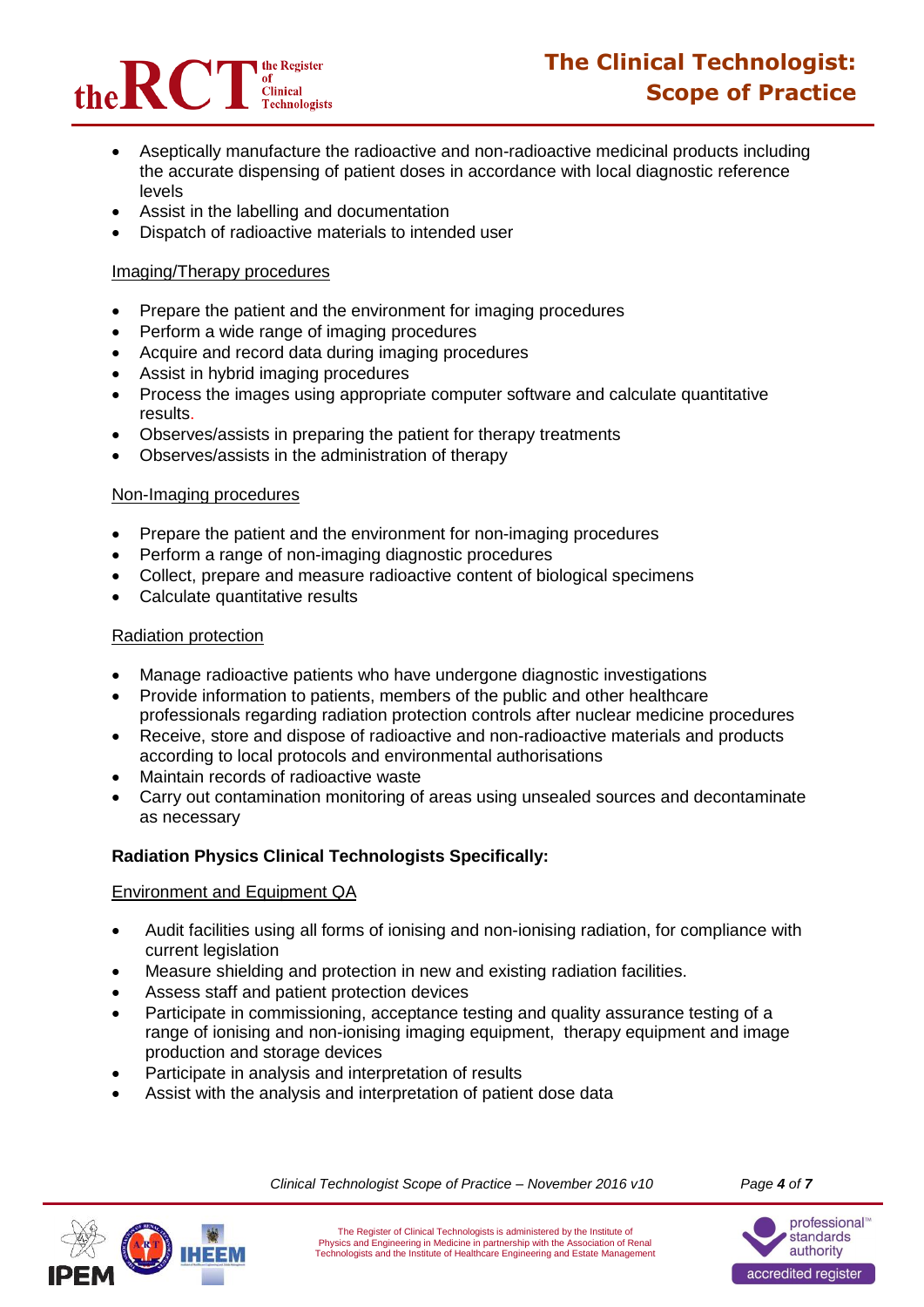

## Equipment calibration and personal monitoring

- Calibrate ionising and non-ionising radiation measuring instruments
- Participate in the provision of radiation monitoring services for staff, patients and the environment

## Management of Sealed and Unsealed Sources

- Leak test sealed radioactive sources.
- Carry out contamination monitoring of areas using unsealed sources and decontaminate as necessary
- Maintain inventories and carry out audits of radioactive sources/substances
- Transport radioactives in accordance with legislatory requirements
- Receive, store and dispose of radioactive and non-radioactive materials and products according to local protocols and environmental authorisations
- Maintain records of radioactive waste

*Clinical Technologist Scope of Practice – November 2016 v10 Page 5 of 7*



The Register of Clinical Technologists is administered by the Institute of Physics and Engineering in Medicine in partnership with the Association of Renal Technologists and the Institute of Healthcare Engineering and Estate Management

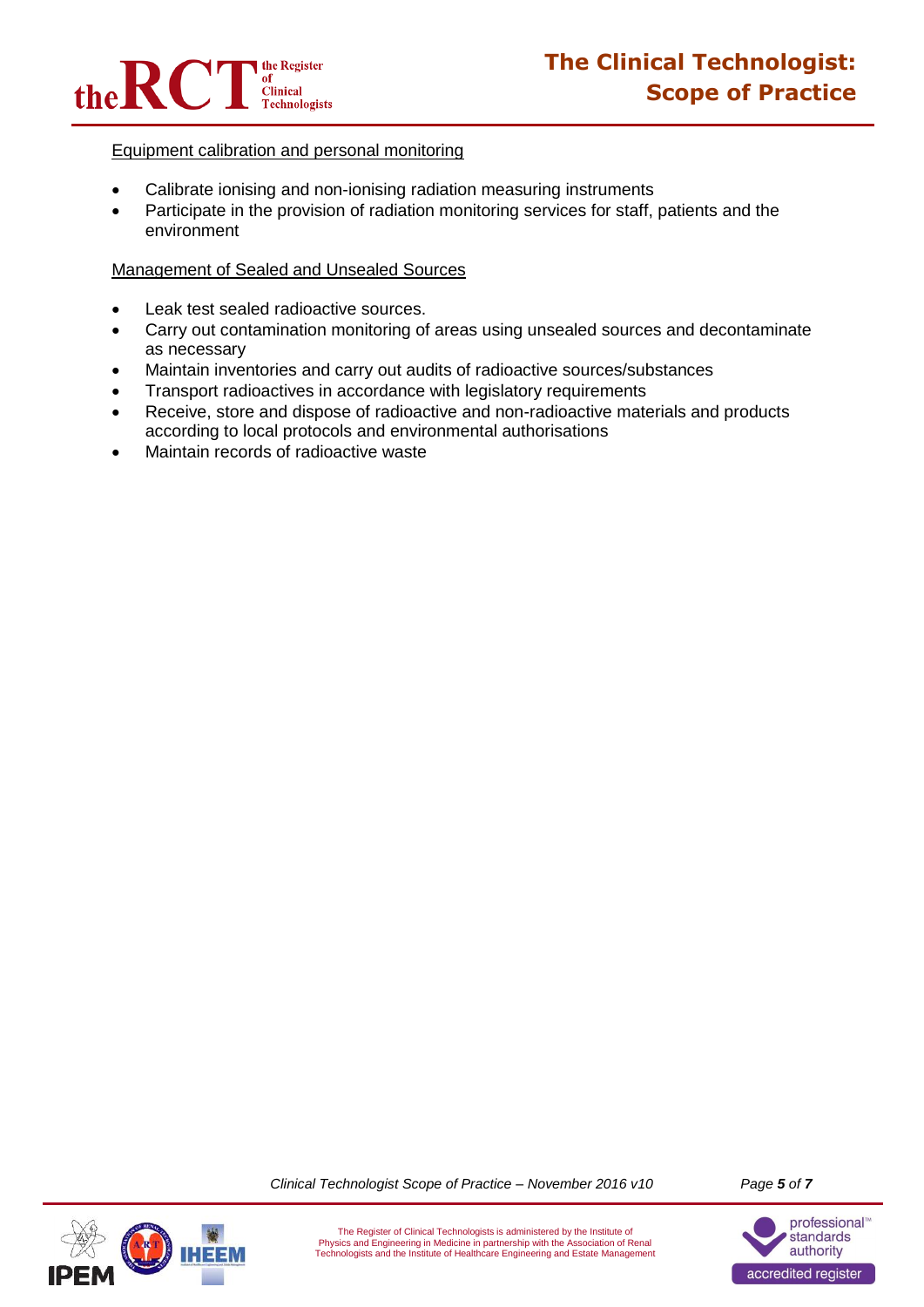

# **Engineering Scope of Practice**

Clinical engineering technologists work independently, or as part of multidisciplinary teams, providing specialist engineering services and technical knowledge enabling patient care.

# **All Clinical Engineering Technologists:**

- Communicate effectively with patients, carers and equipment stakeholders
- Conduct safe working practices applying risk management and health and safety principles
- Perform equipment management procedures
- Produce and review incident reports
- Operate medical equipment, performing calibration, equipment quality assurance and equipment quality control
- Carry out equipment acceptance and safety testing
- Perform equipment planned preventative maintenance, equipment configuration and equipment upgrade
- Perform equipment repair in a safe and controlled manner
- Perform assessments, interventions and equipment handovers
- Decommission and dispose of equipment in a safe and appropriate manner
- Perform quality control procedures and review and interpret quality control results
- Specify, design and facilitate the customization of devices
- Teach/train healthcare staff how to operate equipment, use accessories and the correct storage of a range of medical devices and consumables.
- Perform measurements, checks and tests required in order to prescribe or design technology solutions
- Operate quality management systems to include stock and spare part management.
- Maintains appropriate records
- Operate in accordance with [Good Scientific Practice](http://www.ipem.ac.uk/Portals/0/Documents/News/AHCS_Good_Scientific_Practice.pdf)

## **Medical Engineering Clinical Technologists Specifically:**

- Work with general and specialised medical equipment used in wards, critical care areas, hospital laboratories, outpatient departments and the community
- Ensure medical equipment is enabled, safe and available for use to support diagnosis and treatment
- Perform planned preventative maintenance, fault finding and repair, calibration and safety testing procedures on a wide range of medical devices

# **Radiation Engineering Clinical Technologists Specifically:**

- Work within radiotherapy and radiology providing specialist engineering services
- Measure, adjust and quality assure to radiation equipment
- Operate radiation test and measuring equipment
- Understand specific procedures and regulations applicable to working with radiation
- Ensure radiation technology is enabled, safe and available for clinical use
- Works in multi-disciplinary teams optimising and advancing radiation technology



*Clinical Technologist Scope of Practice – November 2016 v10 Page 6 of 7*